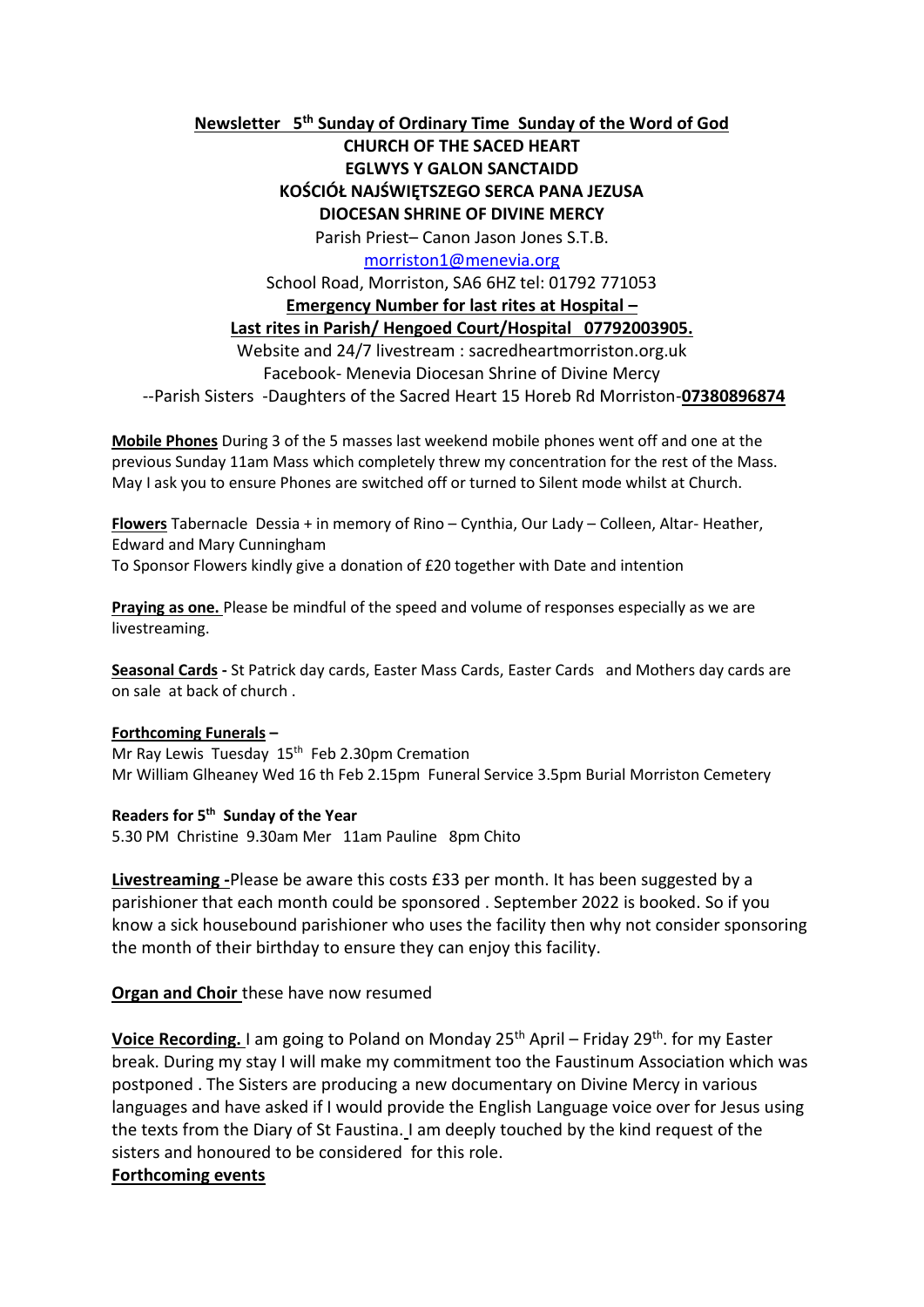**Feb 11th** Our Lady of Lourdes, World Day of Prayer for the Sick Holy Mass 9.30am, 7pm Rosary Devotions 7.30pm Holy Mass with anointing **Feb 18th Parish office closes until March 4th Feb 19th** Feast of the little Shepherds of Fatima Devotions and Mass Sat 10 am onwards Feb 22<sup>nd</sup> 91<sup>st</sup> Anniversary of Image of Divine Mercy **Feb 23rd** Fr Jason away **March 1st** St Davids Day Holy Mass 9.30am + 7.30pm **March 2nd** Ash Wednesday Day of Fast and Abstinence Holy Mass 9.30am, 2.30pm,7.30pm **Catechism class for Children**  Saturday 1<sup>st</sup> Communion 9,30am General Catechism 4pm Sunday Confirmation 4.30pm Liturgy for Children Sunday 9.30am, 11am

**Lent booklets** with the daily mass readings have been ordered and will soon be on sale

**Palm Crosses**, Please return your Palm crosses to be burnt ready to make the Ash for Ash Wednesday Wed 2<sup>nd</sup> March

**Lent 2022** Extra Mass on a Friday 9.30am, Stations of the Cross and Benediction Wed 6.30pm,

Adoration Fridays 3pm – 7.30pm-(6.30pm Sorrowful Mysteries of Rosary and meditations and Benediction )

Saturdays of Lent (Except 1st Saturday of March and April - the rosary of Our Lady of Sorrows

Fridays of Lent 10am Kerelite community prayer group

**Mass bookings** are being taken for April onwards, there are masses already booked through to December, If you need a specific date please book early.

**Funeral plan** Earlier in the week, I was able to assist an elderly parishioner in making his funeral plan with Philip and Lee Davies Funeral Directors. The prepaid plan includes all the fees for a Requiem Mass, ( and reception on night before), Coffin, transfer from mortuary or your own house to Chapel of rest, flowers for coffin, Order of service with your choice of Hymns, Hearse and internment of Ashes and Stone. For some Catholics whose families may be lapsed, this is great way to ensure you have a full Catholic Funeral rather than a quick 20 min crem job . A funeral Plan will give you the peace of mind that your Catholic Faith will be honoured at time of death.

**Thursday Coffea Morning Club** This has restarted. We acknowledge the sum of £500 raised by the club £300 for the Orphanage in India run by the Daughters of the Sacred Heart ( thank you letter in porch) £100 for the Hostel of Mother Theresa £100 towards heating of the Parish Centre

# **Coffee has restarted in the centre after the Sunday 9.30am Mass**